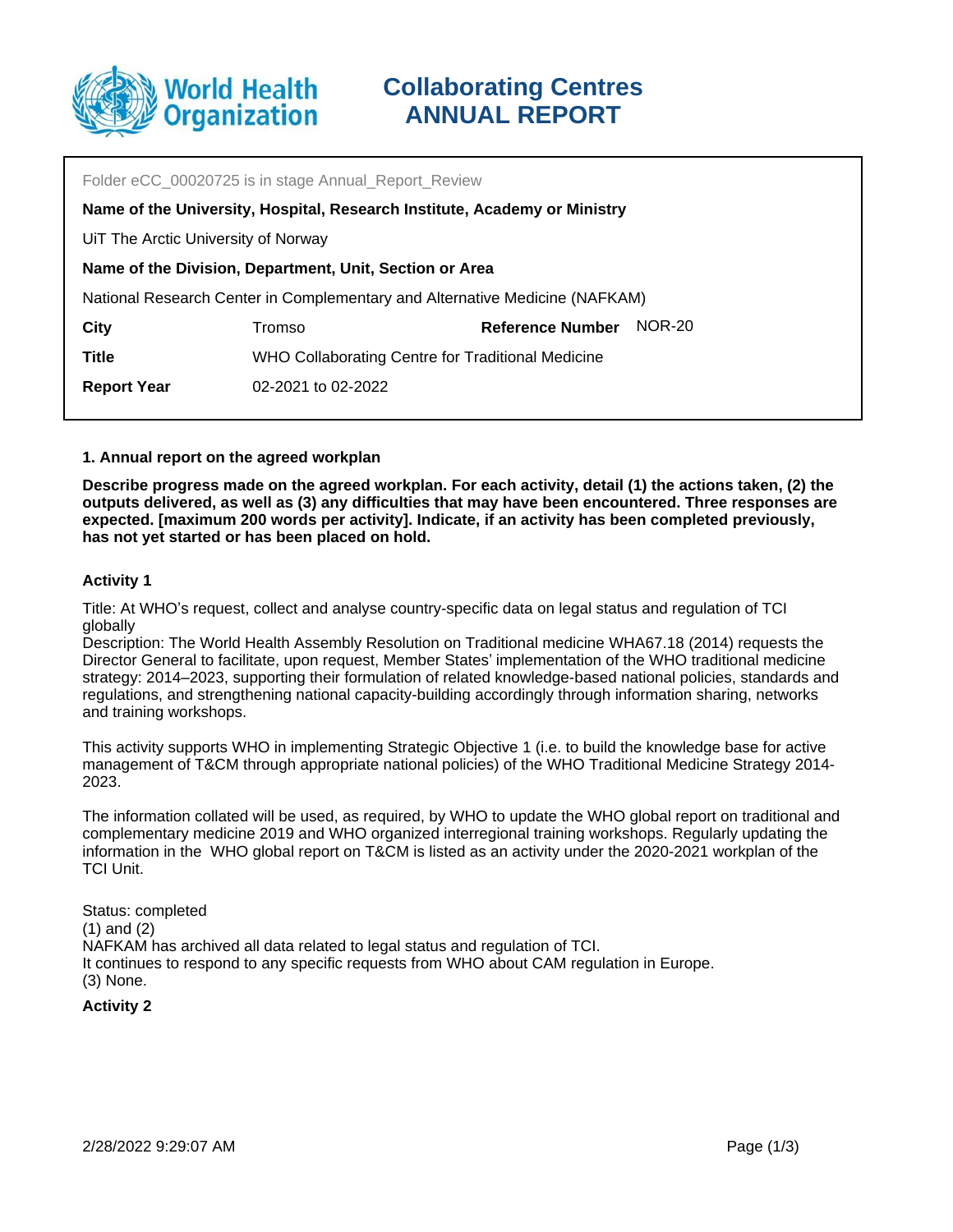

# **Collaborating Centres ANNUAL REPORT**

Title: On WHO's request, support in expanding WHO's work on medication safety and quality of care in TCI Description: One of the strategic objectives of the WHO Traditional Medicine Strategy 2014-2023 is to strengthen the quality assurance, safety, proper use and effectiveness of traditional and complementary medicine by regulating products, practices and practitioners. The WHA resolution on Global Action on Patient Safety WHA72.6 (2019) urges Member States to consider the use of traditional and complementary medicine, as appropriate, in the provision of safer health care. This activity is aligned with WHO TM Strategy 2014-2023 and WHA resolution WHA72.6.

It will contribute to GPW13 Output 1.1.1 and Output 1.3.1 and is included in the workplan of TCI unit for 2020- 2021.

The Institution has expertise in the area of patient safety in TCI and in the past has supported WHO's work in patient safety and quality improvement of TCI services. The technical inputs and information support provided by the Institution will contribute to developing products that will further expand the integrative dimensions between patient safety, quality of care and TCI and contribute to integrated, people-centered TCI service delivery and UHC.

## Status: ongoing

### (1)

NFAKAM has reviewed four WHO benchmarks and one report upon request from WHO. Each document was reviewed by two members of staff from NAFKAM and reviews were returned within given deadlines.

## (2)

Draft Report on Quality of Acupuncture Service, final review, May 2021 WHO benchmarks for training in Yoga- Revised draft for comments, July 2021; 2nd review August 2021 WHO Benchmarks for the Practice of Traditional Chinese Medicine, 2021, review, December 2021 WHO Benchmarks for the Training of Traditional Chinese Medicine, 2021, review, December 2021 WHO Benchmarks for the Training of Traditional Tibetan Medicine, 2021, review, December 2021

# (3)

We appreciate the opportunity to comment on benchmarks and reports. It would greatly help us in our task of supporting WHO if we were to receive general reviewing guidelines and context of the respective documents. For instance, with the above documents relating to TCM and TTM it was not clear whether the documents will replace or complement the existing TCM benchmarks published in 2010. We provided this feedback when returning our reviews.

## **Activity 3**

Title: On WHO's request, continue to provide technical support to WHO in the development of relevant products for appropriate integration of TCI

Description: Appropriate integration of traditional and complementary medicine in health services and health systems is one of the three strategic objectives of the WHO Traditional Medicine Strategy 2014-2023. The recently adopted United Nations Political Declaration of the High-level Meeting on Universal Health Coverage (2019) has included 'exploring ways to integrate, as appropriate, safe and evidence-based T&CM services within national and/or subnational health systems, particularly at the level of primary health care, according to national context and priorities' as a focus to scale up global effort to build a healthier world.

In the preceding period of designation, this Institution has provided technical support to the process of preparation of the draft report on 'Integration of Traditional and Complementary Medicine into Health Systems'.

Continued technical support from the Institution will contribute to WHO's efforts towards further crystalizing the WHO global report on appropriate integration of T&CM into health systems. Development of this report is included as an activity under Top Task 5 (leadership) in the TCI workplan for 2020-2021.